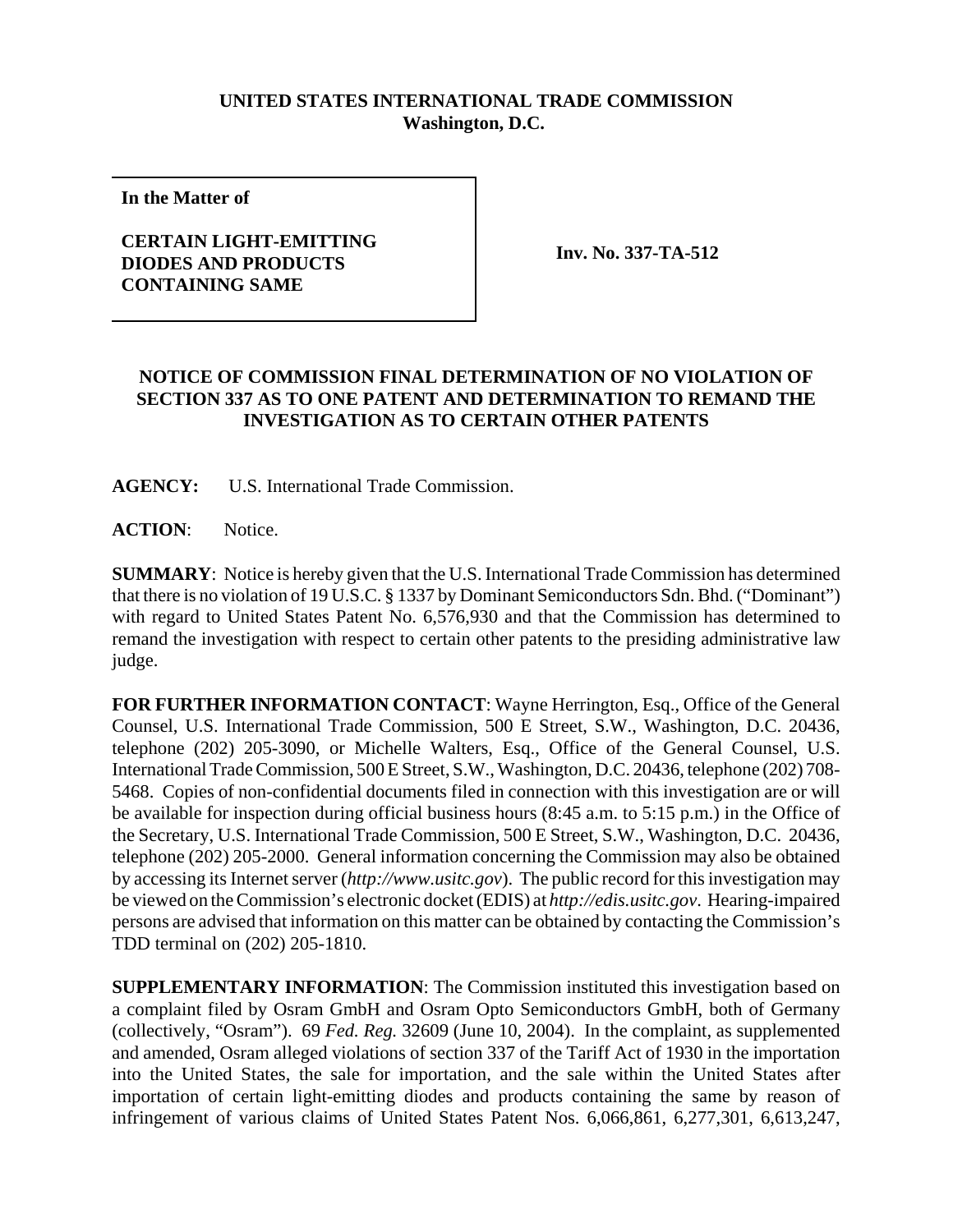6,245,259, 6,592,780 (collectively, the "Particle Size Patents"), United States Patent No. 6,576,930 (the "'930 patent"), United States Patent Nos. 6,376,902, 6,469,321, 6,573,580 (collectively, the "Lead Frame Patents"), and United States Patent No. 6,716,673 (the "'673 patent").

On May 10, 2005, the presiding administrative law judge ("ALJ") issued his final initial determination ("ID") finding the sole remaining respondent Dominant in violation of section 337, but only with respect to the '673 patent. The ALJ concluded that the asserted claims of the Particle Size Patents are invalid for indefiniteness, that the '930 patent and the Lead Frame Patents are not infringed by Dominant's accused products, and that Osram does not meet the technical prong of the domestic industry requirement with respect to the '930 patent.

On June 24, 2005, the Commission determined to review the ALJ's findings and conclusions regarding the Particle Size Patents, the '930 patent, and the Lead Frame Patents. 70 *Fed. Reg.* 37431 (June 29, 2005). The Commission declined to review the ALJ's determination of violation of section 337 with respect to the '673 patent.

Having examined the record of this investigation, including the ALJ's final ID and the submissions of the parties, the Commission has (1) determined that the Particle Size Patents are not invalid for indefiniteness with respect to the phrase "mean grain diameter  $d_{50}$ " or the failure to specify the basis for calculating the "mean grain diameter  $d_{50}$ " and particle size distribution as number or volume, construed the asserted claims, and remanded this part of the investigation to the ALJ for the purpose of determining whether there is a violation of section 337; and (2) determined that there is no violation of section 337 with regard to the '930 patent. The Commission has extended the target date of the above-captioned investigation to December 12, 2005 and instructed the ALJ to make his determination on remand by October 11, 2005. The parties are invited to file comments on the ALJ's remand determination within five business days after service of the ALJ's determination and to file responses to the comments within five business days after service of the comments. The Commission has decided to defer addressing the issue of violation of the Lead Frame Patents, as well as issues relating to remedy, public interest, and bonding, until after the ALJ issues his initial determination on remand regarding the Particle Size Patents.

Further, the Commission has determined to deny Osram's motion to admit the prosecution history of United States Application No. 10/616,783 into the record. The Commission, however, has determined to grant Dominant's motion for extension of time to submit its Response of Respondent Dominant Semiconductors Sdn. Bhd. to the Notice of Commission Determination to Review a Final Determination on Violation of Section 337.

The authority for the Commission's determination is contained in section 337 of the Tariff Act of 1930, as amended (19 U.S.C. § 1337), and in section 210.45 of the Commission's Rules of Practice and Procedure (19 C.F.R. § 210.45).